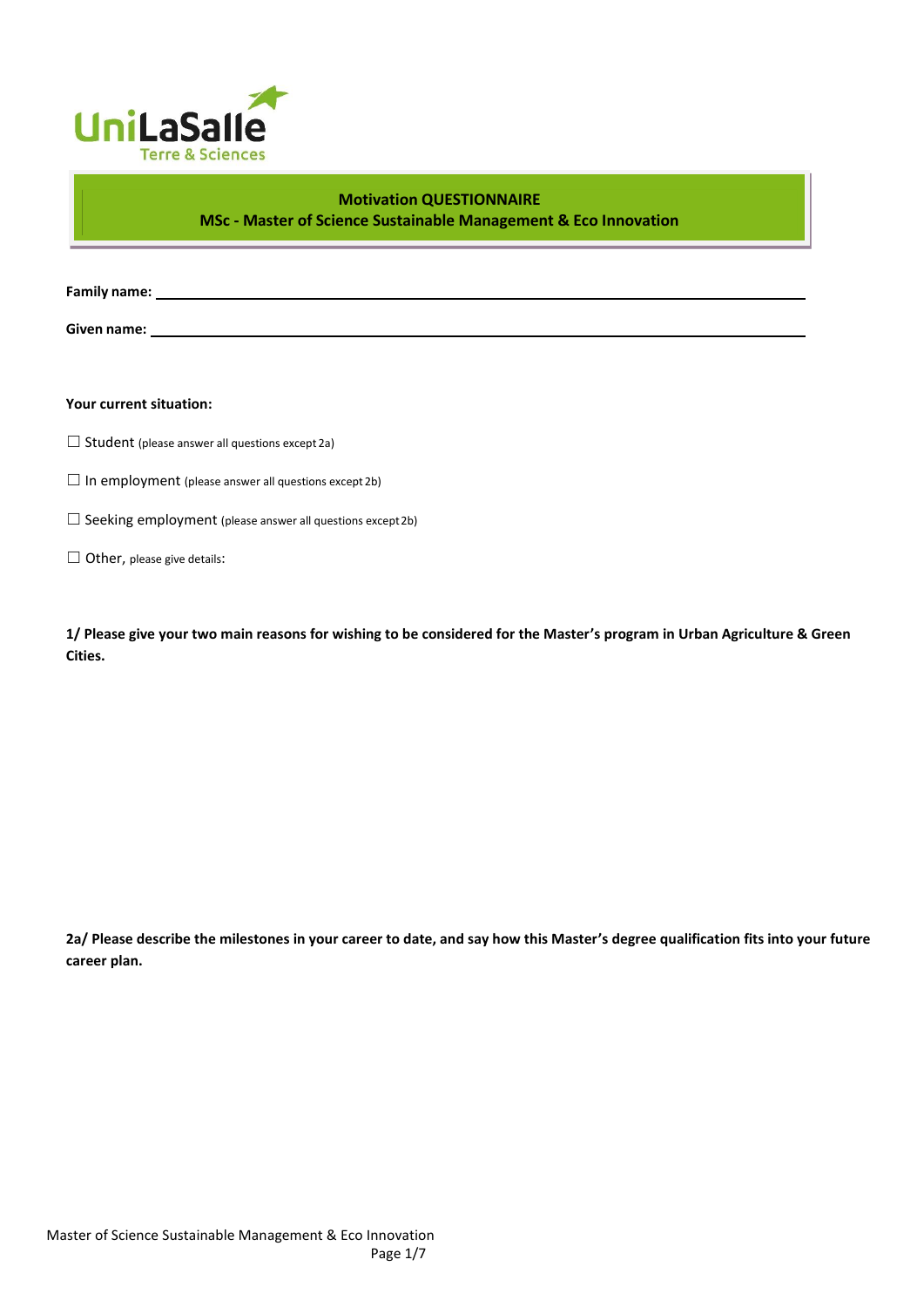**2b/ Please give details of the aspects of your studies that are most relevant to this Master's program. How does this Master's degree qualification fit into your career plan?**

**3/ What type of job do you envisage for yourself later on?**

**4/ Which companies would you like to work for? Please explain why.**

**5/ If you are not a French national, do you know of any French companies operating in your country of origin? (Please list them.)**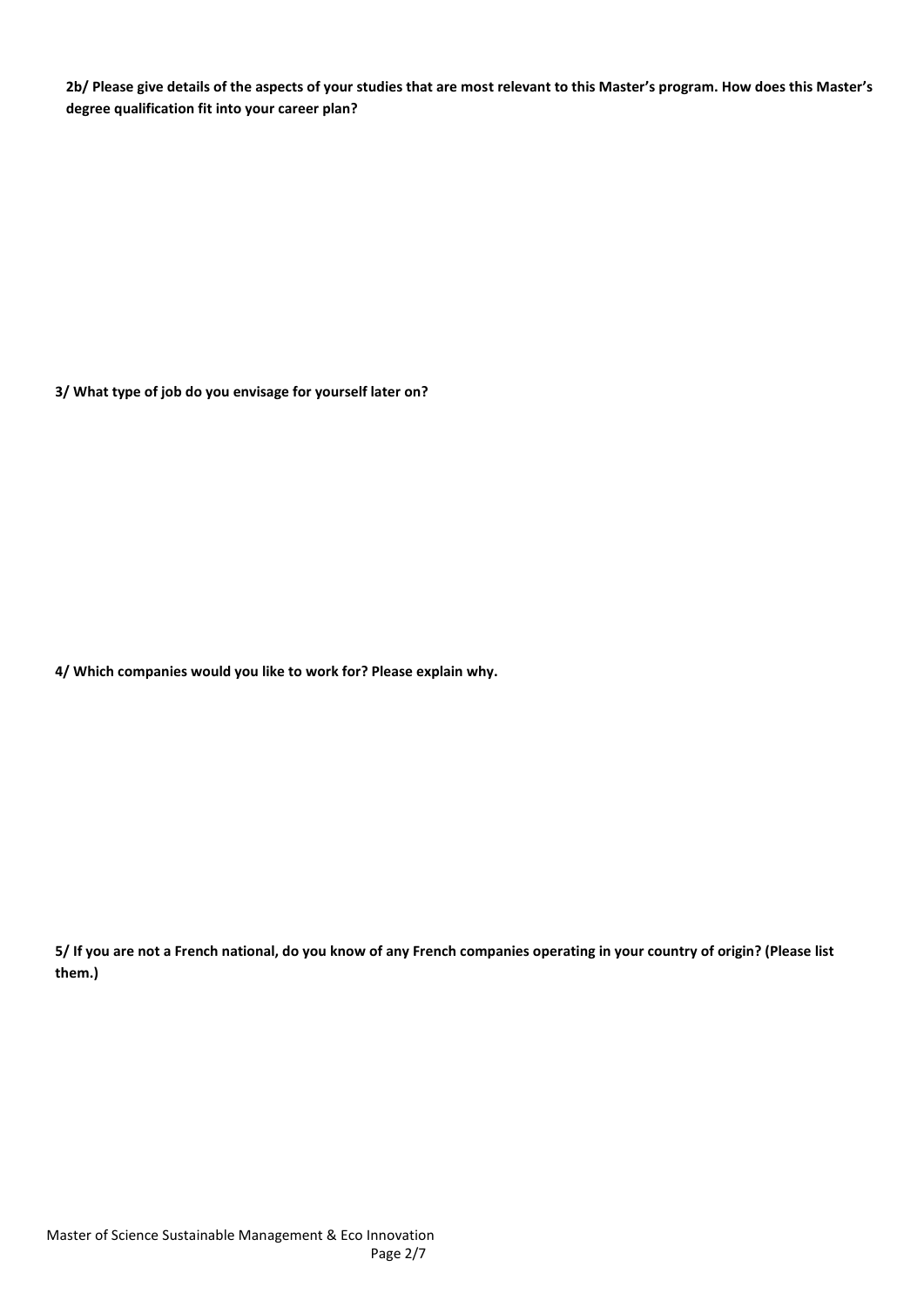**6/ How did you hear of this Master's program?**

**7/ Are you considering any other study programs? If so, please give details.**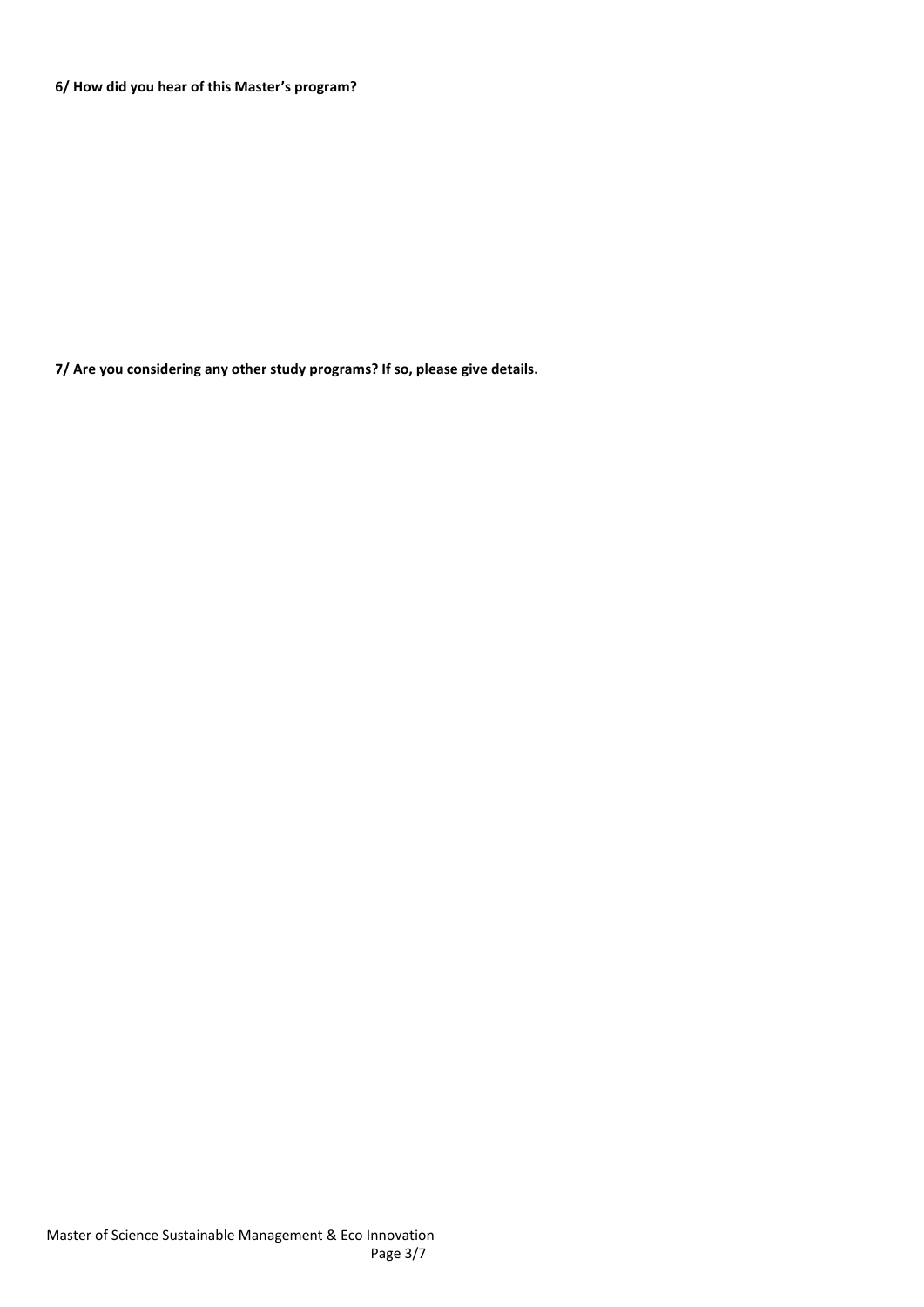

## **Application form MSc Sustainable Management & Eco Innovation**

#### **For your application to be complete, you must also submit:**

- $\Box$  Photocopies of certificates or transcripts for higher education level or continuing education qualifications awarded
- $\Box$  An official document certifying European level B2 standard in English (min TOEIC 785 points or min BULATS 70 points TOEFL Ibt 80 TOEFL Pbt 503) (Except for students from English-speakingcountries)
- $\Box$  1 copy of your CV
- $\Box$  1 identity photo
- $\Box$  A photocopy of your identity card or passport
- $\Box$  2 references(mandatory for both students and people in employment) translated into French or English
- $\Box$  A photocopy of your family record book or birth certificate

 $\Rightarrow$  Applications and all accompanying documents should be returned: **via email to:** adelaide.dolbeau@unilasalle.fr

**or by post to: UniLaSalle Rennes Campus de Ker Lann Avenue Robert Schuman 35170 BRUZ - France**

Please allow enough time to obtain your visa, if applicable. You should make the relevant enquiries with the authorities concerned (for example Campus France).

UniLaSalle is happy to provide any documents you may need to complete your visa application (proof of address, certificate of preenrolment, etc.).

**IMPORTANT:** We require you to have adequate insurance cover for your journey and any repatriation, hospitalization and medical expenses, at least for your first month of attendance at UniLaSalle, and to take out civil liability insurance.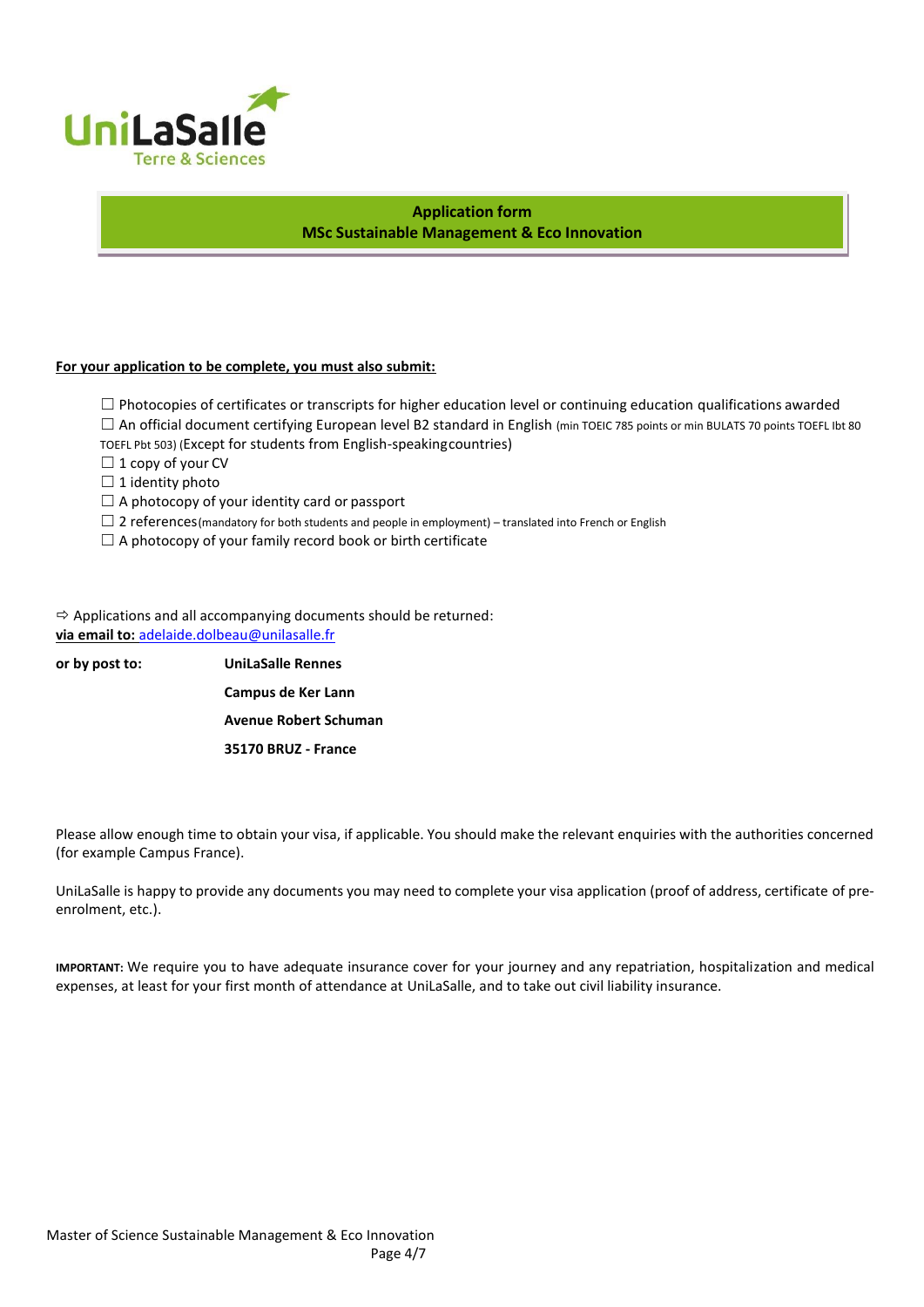|                                                                              | YOUR DETAILS                     |
|------------------------------------------------------------------------------|----------------------------------|
| Please write clearly and legibly.                                            |                                  |
| Title: $Mr\Box$<br>Mrs $\Box$                                                |                                  |
|                                                                              |                                  |
|                                                                              |                                  |
|                                                                              |                                  |
| Higher education qualifications awarded + specialisms / continuing education |                                  |
|                                                                              |                                  |
|                                                                              |                                  |
|                                                                              |                                  |
| <b>RESIDENTIAL ADDRESS:</b>                                                  |                                  |
|                                                                              |                                  |
|                                                                              |                                  |
|                                                                              |                                  |
|                                                                              |                                  |
| Date of birth (dd/mm/yy): $\frac{1}{2}$ / $\frac{1}{2}$                      |                                  |
| Place of birth:                                                              | <b>COUNTRY:</b>                  |
|                                                                              |                                  |
|                                                                              |                                  |
| Professional Referees (if applicable):                                       |                                  |
|                                                                              |                                  |
|                                                                              |                                  |
|                                                                              |                                  |
|                                                                              |                                  |
|                                                                              |                                  |
| <b>ADDITIONAL INFORMATION:</b>                                               |                                  |
| Do you hold a valid driving licence?                                         | Yes $\square$<br>No <sub>1</sub> |
|                                                                              |                                  |
|                                                                              |                                  |
|                                                                              |                                  |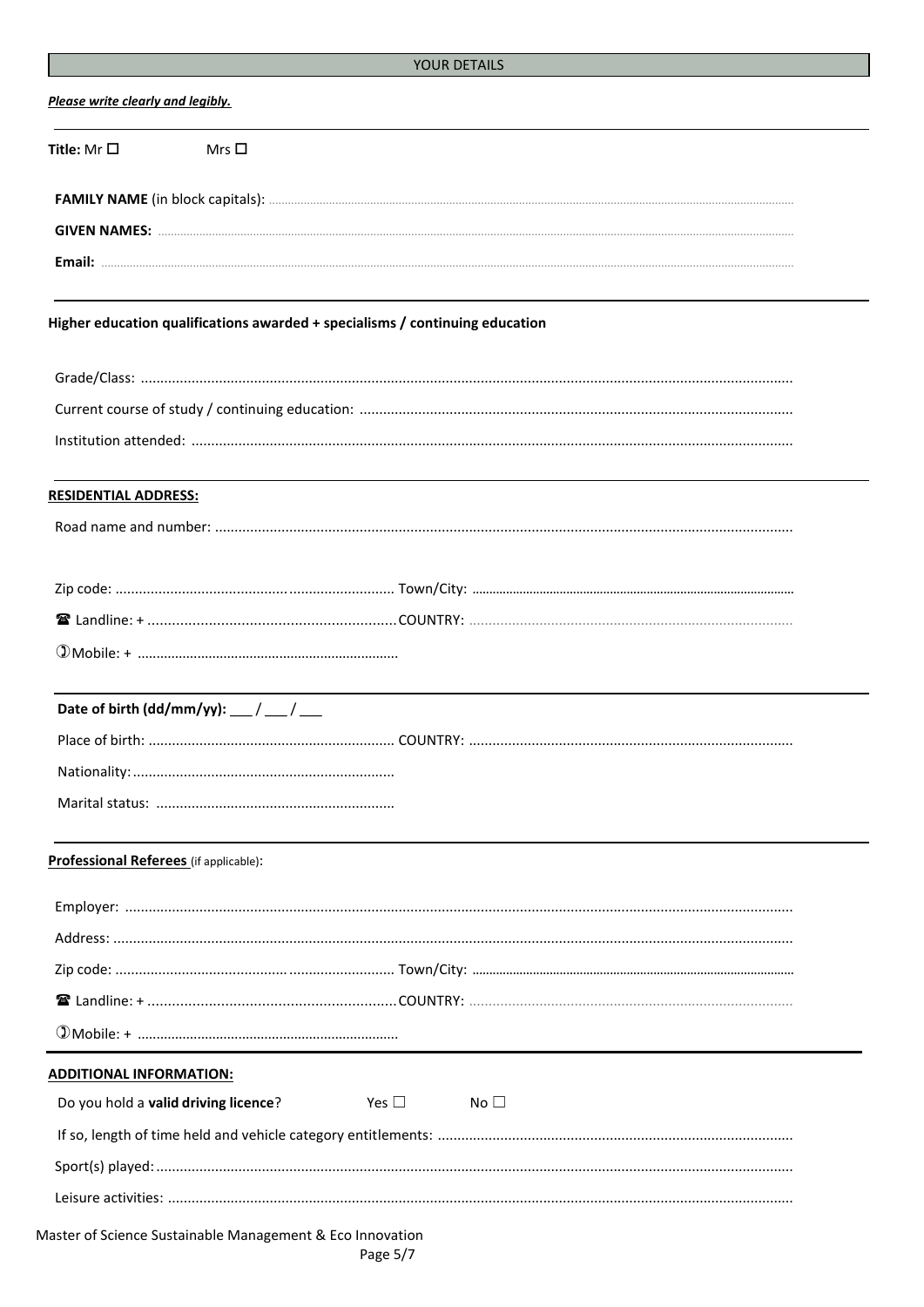Have you already researched the grants available? If so, give details?

### **Higher education / continuing education (please fill in carefully and give precise details):**

| <b>Academic Year</b> | Institution and full address | <b>Course and Specialism</b> | <b>Qualifications awarded</b> |
|----------------------|------------------------------|------------------------------|-------------------------------|
|                      |                              |                              |                               |
|                      |                              |                              |                               |
|                      |                              |                              |                               |
|                      |                              |                              |                               |
|                      |                              |                              |                               |

#### *1)* **Higher education / continuing education** *(please give details in the tablebelow):*

#### **2) Professional experience and placements**

| Dates (dd/mm/yy)                                                  | or employment) | Type (placement Company and location (country,<br>region) | <b>Responsibilities</b> |
|-------------------------------------------------------------------|----------------|-----------------------------------------------------------|-------------------------|
| from $\frac{\mu}{\sigma}$ / $\frac{\mu}{\sigma}$<br>to $/$ $/$    |                |                                                           |                         |
| from $\frac{\mu}{\mu}$ / $\frac{\mu}{\mu}$<br>to / /              |                |                                                           |                         |
| from $\frac{1}{2}$ / $\frac{1}{2}$<br>to $/$ $/$                  |                |                                                           |                         |
| from $\frac{\ }{\ }$ / $\frac{\ }{\ }$ / $\frac{\ }{\ }$<br>to to |                |                                                           |                         |